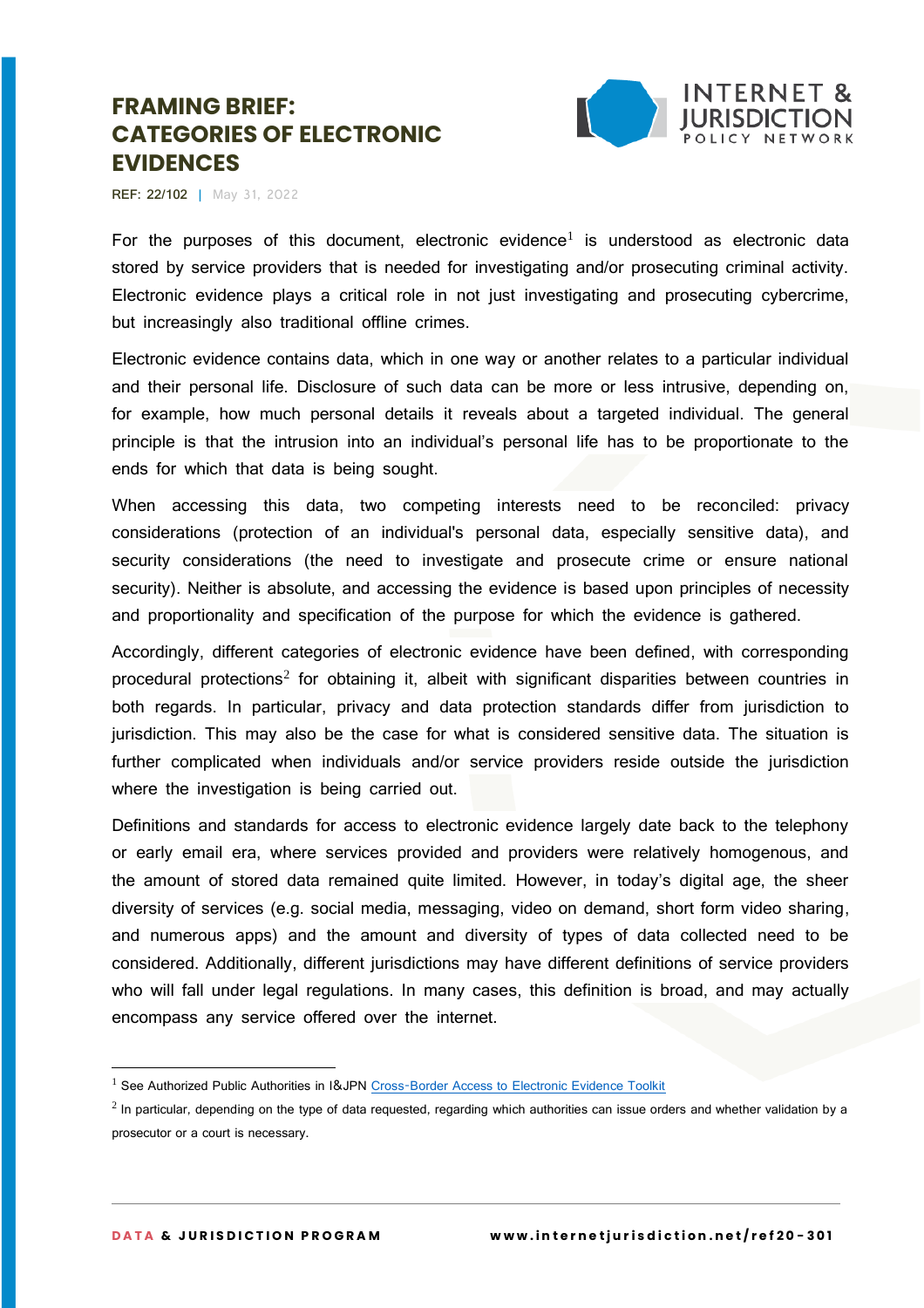

This new environment puts in question the adequacy of the traditional categories and the relatively straightforward correlation between a type of data, its degree of intrusiveness, and the level of procedural protections for obtaining it.

In this context, this Framing Brief on Categories of Electronic Evidence introduces the commonly used categories of electronic evidence (Part I), then explores what trends challenge the current categorization (Part II), and proposes a new framing of the problem (Part III).

## **I. THREE CLASSIC CATEGORIES OF ELECTRONIC EVIDENCE**

While criminal justice standards for access to electronic evidence vary across jurisdictions, regional instruments and bilateral agreements frequently refer to three categories of electronic evidence corresponding to three levels of procedural protections, based on an ascending level of privacy intrusion for the targeted individual:

- 1) **Subscriber Information:** Data within this category pertains to information that can primarily be used to identify the user of a particular service. This information may be provided by the user when signing up or collected in the process of providing said service. This category often includes information such as name, address, email address, telephone numbers, etc.
- 2) **Traffic/Access and Transactional data:** This often includes information that may be used to ascertain the origin, duration, or date of a communication and the means of access to a particular service, as well as the links and connections with other users, including contacts. Depending on jurisdictions, this may include information pertaining to commencement and termination of the use of a service.
- **3) Content data:** It concerns the content of communications and traditionally includes information such as the body of emails, text messages or photographs.

While these categories may seem clear, there can be significant spillover across them. For example, some types of traffic or access data (e.g. IP addresses) are considered to have the same protections as subscriber information. Similarly, there is an ongoing debate concerning location data and whether it falls under transactional or content data. What is in each category may also vary across jurisdictions.

These three categories directly correspond to three set thresholds of procedural and substantive protections to protect individuals' privacy and ensure due process. Concretely, subscriber information may be requested directly by law enforcement authorities, as this is usually the starting point for investigations and accessing this data is traditionally considered less intrusive than for other categories. Similarly, for Traffic/Access and Transactional data, jurisdictions often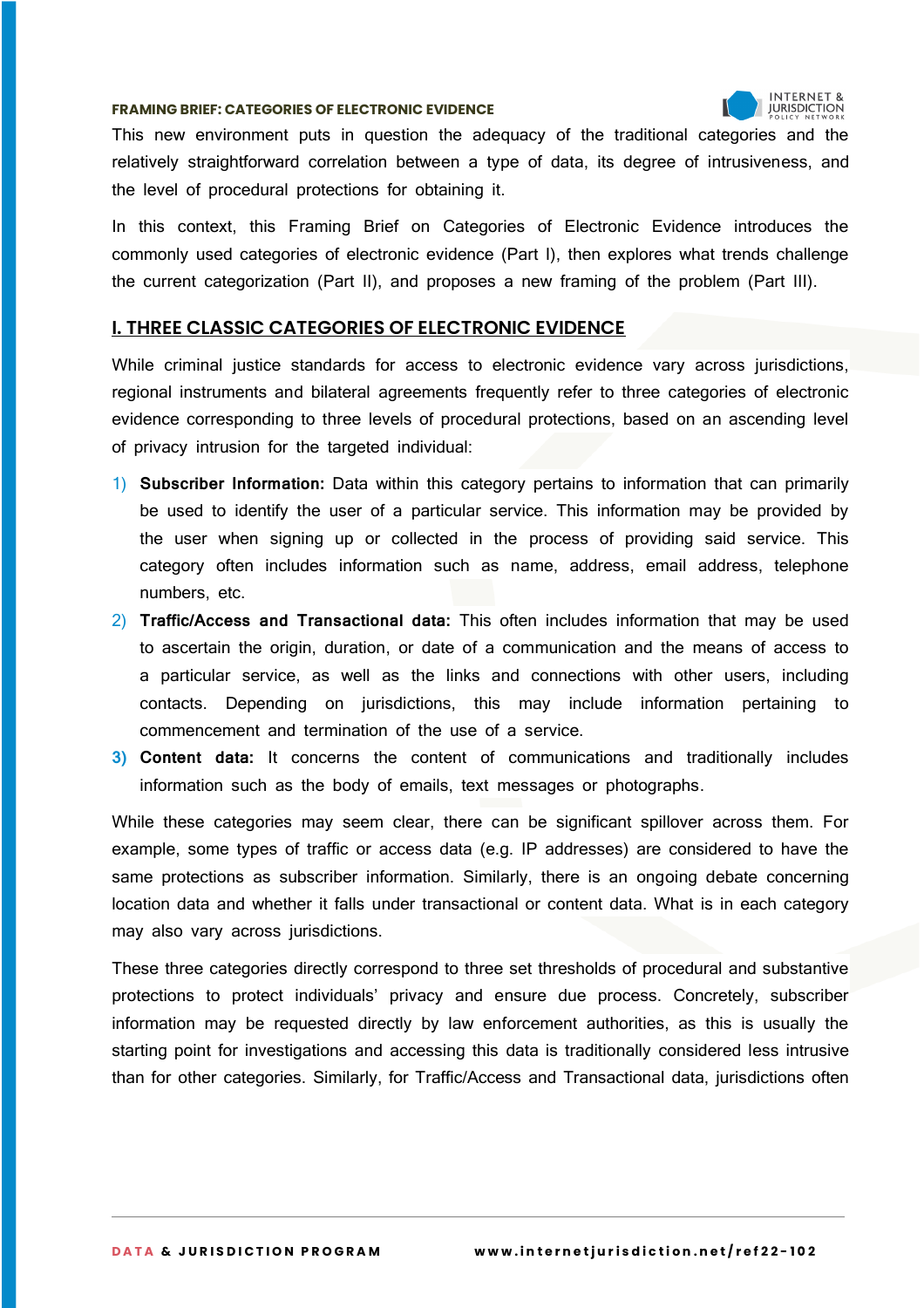

set the threshold so that orders must be issued or validated at minimum by a prosecutorial authority, while orders for content data usually require to be validated by a court.<sup>3</sup>

## **II. THE EVOLUTION OF INTRUSIVENESS**

Four interlinked evolutions make the notion of intrusiveness a critical element in the debate on access to electronic evidence:

- **An explosion of stored data:** An increasing number of human activities are conducted or reflected digitally. The resulting explosion of data is not only increasingly recorded but also kept for longer periods of time, in the interest of both providers and users. This is facilitated by the dwindling costs of storage, particularly in the cloud. Most of this data, such as the very substance of interactions in social media and messaging, would not have been accessible in the telco and early email era without intrusive actions such as wiretapping, that require much higher procedural guarantees than access to content.
- **More specialized services:** Not only has the number of services and applications exploded, but they increasingly cater to specific communities and interest groups. As a result, even basic subscriber information, which generally can be accessed by law enforcement authorities without a court order, may reveal highly sensitive information. For instance, obtaining a subscriber information request to certain dating sites may reveal a user's sexual orientation. Such information is categorized as sensitive information and justifies a higher level of protection.
- **New types of data:** The collection of detailed profiles, interests or browsing activity, smart devices monitoring and logging an individual's moves and bodily functions, or the emerging field of XR and metaverses, potentially turn into electronic evidence biometric, neural, or even behavioral data. There is a lack of clarity on how such information fits within the existing typology of traffic, access and content data, or whether they justify new classifications of their own. Likewise, increased datafication through IoT devices results in new data points previously undocumented or accessible - for example: smart meter data can help ascertain use of water or electricity at particular times at a crime scene, or wearables reveal a suspect's health and vital statistics.
- **New methods of analysis:** Given the amount and very diverse types of data collected, it is difficult to clearly pinpoint the potential of a certain type of data to inform about a user. Increased computing power and powerful algorithms can tap into the vast pool of accessible data in previously inaccessible ways and through correlations, infer sensitive conclusions. For instance, graphical representation of a series of location points, coupled with map data

 $^3$  In addition, when Mutual Legal Assistance mechanisms are used for cross-border access, orders may have to be validated by courts in the receiving state.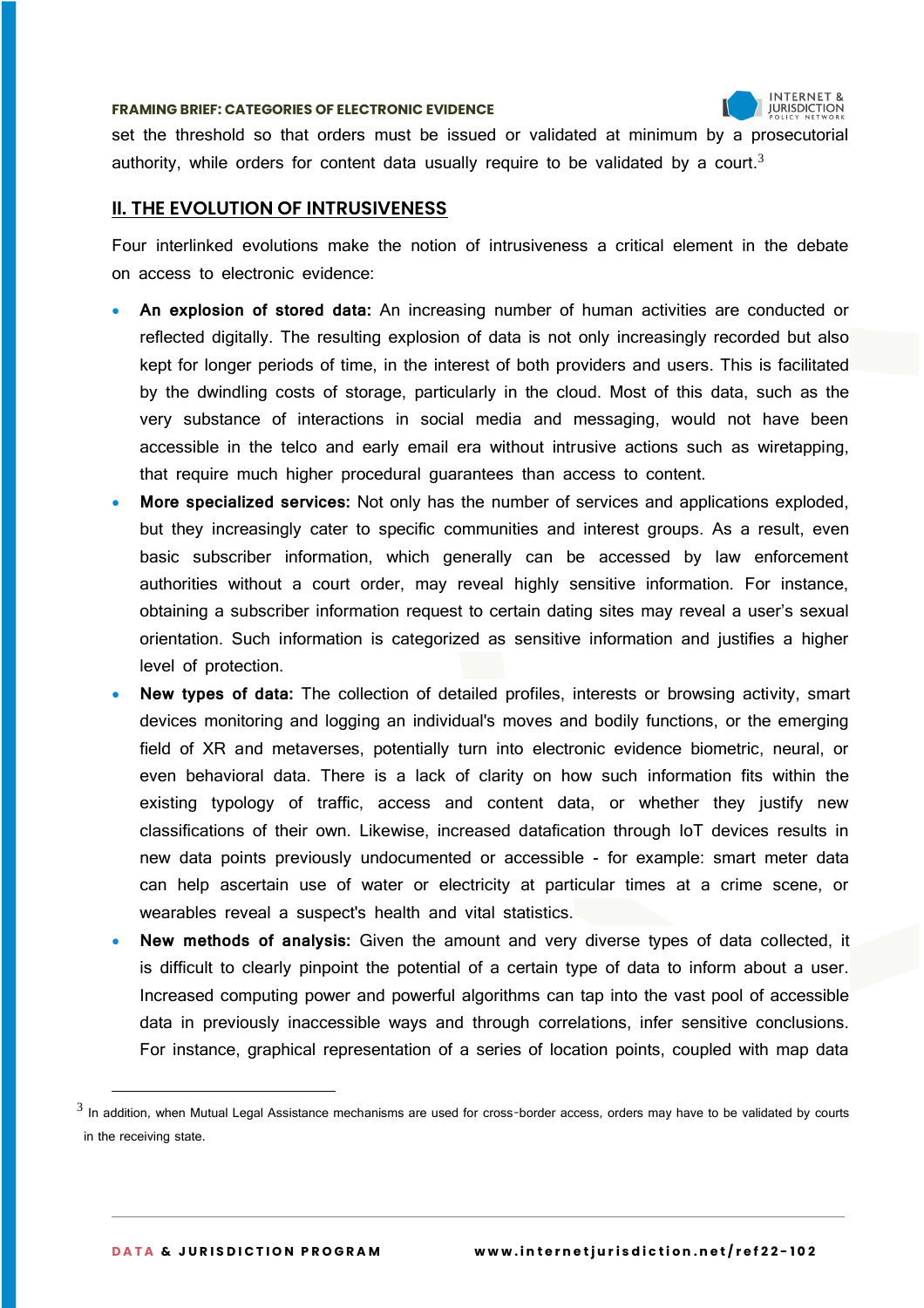

can identify sites visited (e.g. an abortion clinic) and biometric information, which may be considered as subscriber information, can be recombined with other information gathered in the course of the investigation.

These trends compel a re-evaluation of the notion of intrusiveness, understood as how access to certain data may affect individuals and intrude into their private life. The level of procedural protections for accessing electronic evidence was clearly related to the perceived intrusiveness of traditional data categories. Yet, as the relation between data categories and intrusiveness becomes less clear, the existing procedures linked to the categories of data may no longer ensure adequate protections and sufficient checks and balances. This development is creating an increasingly complex process of identifying the level of intrusiveness against rigid categories.

## **III. STRUCTURING THE NECESSARY DEBATE**

Current regulatory frameworks are therefore being challenged, and there is no simple answer. Moving forward, the following three interdependent clusters of questions can help frame the necessary discussion:

#### **How to define the appropriate levels of protection?**

To a large extent, traditional categories were a proxy for the level of protection corresponding types of data should receive, based on perceived level of intrusiveness. In the telecoms and early email era, when both service providers and types of data collected were limited and relatively homogenous, this binary relationship was considered enough to ensure that sensitive data be afforded adequate due process protections. But this simple nexus between type of data and intrusiveness is blurring. In particular, apparently low sensitivity data obtained for one purpose (e.g. mere user identification) may, because of the nature of the service or later recombination with other data, provide significantly more intrusive insight into a targeted person's life. Defining appropriate levels of protection becomes more complex. Some key framing questions in that regard are:

- Are the existing three levels<sup>4</sup> of procedural protection still sufficient, and if not, what potentially stronger protections may be applicable for such sensitive data?
- Should the setting of the appropriate levels of protection to ensure proportionality and due process result from a multi-factor analysis, beyond just the nature of the data itself?
- If so, what all should such a multi-factor analysis take into account: The nature of the service? The initial stated purpose of obtaining this data? The consequences of its potential reuse and recombination at later stages of the investigation? Sensitivity of the data? Other criteria?

 $<sup>4</sup>$  See part 1 above</sup>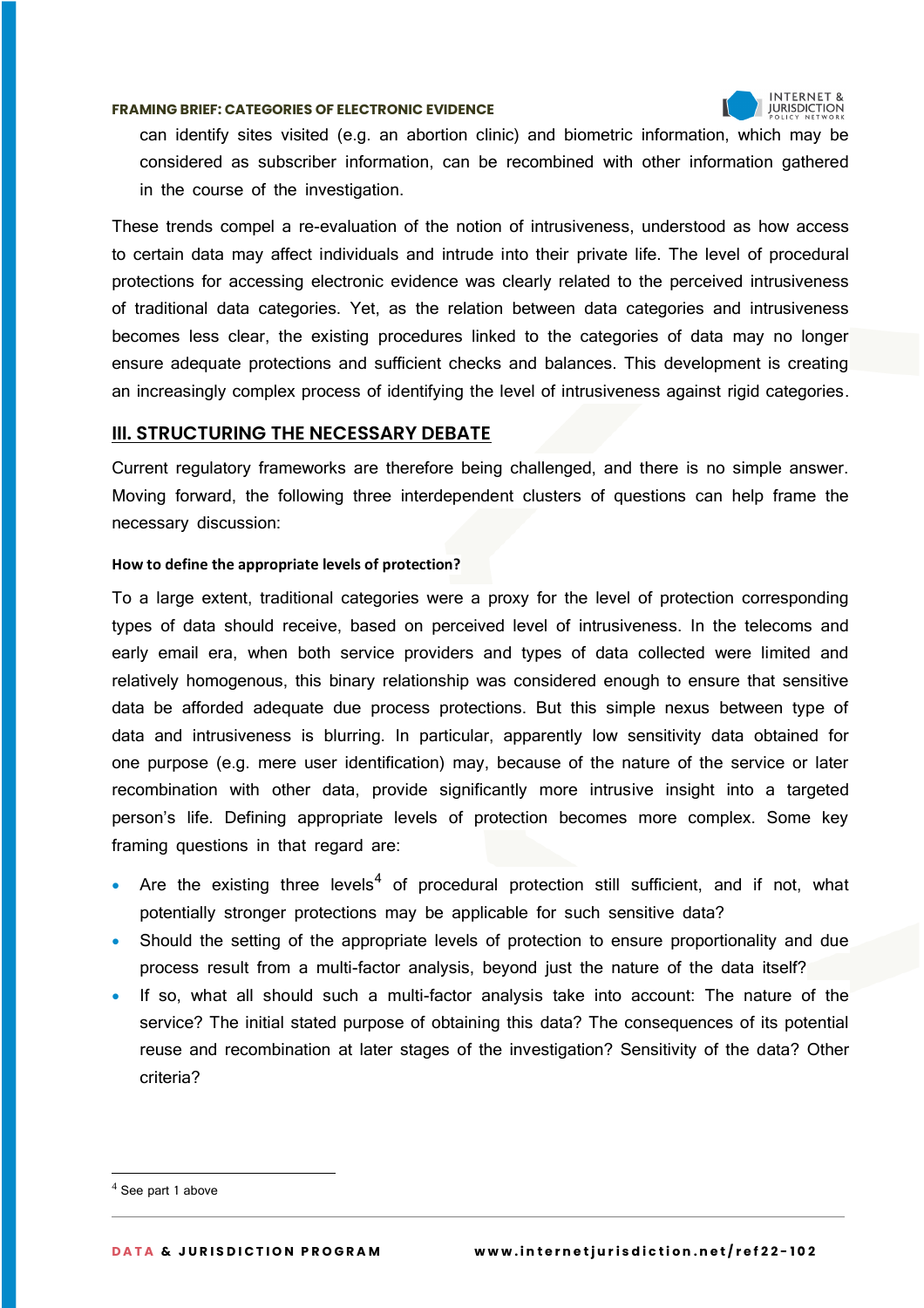

- Can this be codified in laws or regimes in sufficiently clear detail or would a case-by-case analysis have to be conducted? If so, by whom and at what stage? And how then to ensure predictability?
- What are the rules regarding the duration of storage of such electronic evidence and its ultimate deletion?
- How should procedural protections apply when data initially acquired for a particular use (i.e. identification of a user), is potentially reused at a later stage for a different purpose, or even for investigating a new crime? Should there be a process of re-authorization for using such data apart from rules regarding admissibility in court?

#### **What is the future of categorization?**

The current categorization is determined by applicable national laws to ensure clarity and predictability. Yet, significant variations exist across countries, and, as the landscape evolves in terms of both data collected and diversity of providers, concerns arise pertaining to whether and how new types of data can fit into existing categories. Definitions unavoidably oscillate between two extremes: not being flexible enough to adapt to changes or being too open to multiple interpretations. While standardization is welcome, it is difficult to achieve across jurisdictions, and may introduce some unnecessary rigidity. Some key framing questions are therefore:

- Should categorization remain an objective, or is the determination of applicable procedural protections sufficient?
- If so, should new categories of electronic evidence be introduced, and if so, which ones?
- How to make categorization more adaptive, avoiding both excessive rigidity and unpredictability?
- How to develop definitions of types of data that ensure cross-border interoperability, and through what process(es)?

#### **Should every type of digital data be requestable?**

Collected and stored data now pertains to vastly more aspects of an individual's life, choices or characteristics. This includes, inter alia, extensive location, behavioral or health-related data, as well as biometric data (e.g. fingerprints, voiceprints, or even eyeball movements and pupil dilation), not to mention information from various smart assistants and IoT devices. Moreover, lasting storage of previously ephemeral information now enables potential access to what previously required highly regulated actions by law enforcement (e.g. surveillance, wiretapping). In addition, some types of data may not only reveal information about a targeted user, but also information regarding other users (eg: smart goggles or AR/VR headsets might record and monitor surroundings).